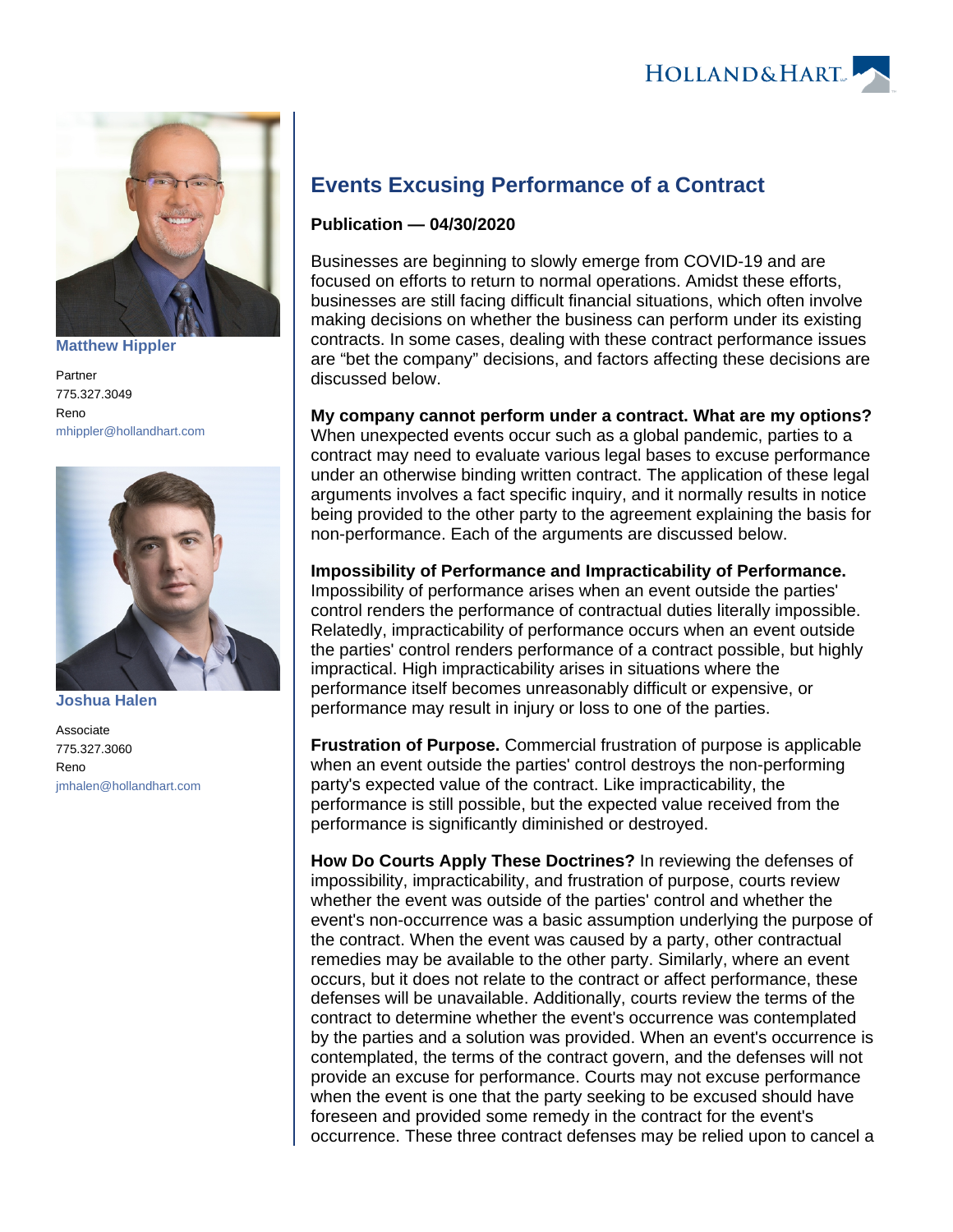

contract, or they may be used to temporarily suspend a party's performance until the event affecting the contract is over. If the underlying event affecting the contract is temporary, the performance is likely to be suspended as opposed to being cancelled.

**Illegality of Performance and Government Regulations.** Many state and local governments have enacted various orders regulating business activities during this pandemic. Government regulations that arise after a contract is agreed to can be considered an "event" if the non-existence of the regulation was an assumption underlying the purpose of the contract. Government regulations are considered "events" sufficient to excuse performance when the regulation either prohibits performance or makes performance extremely difficult or unreasonably expensive. However, government regulations that require a party to seek approval from regulatory agencies do not constitute "events" that will excuse a contractual duty.

**Uniform Commercial Code.** The UCC, which has been adopted by most states and governs the sale of goods, provides a seller's delivery of goods required by a contract may be excused where an event outside the seller's control renders delivery impracticable. The UCC's impracticability approach applies to both delay of delivery and non-delivery of goods. Like impracticability discussed above, the UCC requires that the event not be caused by a party and that the non-occurrence of the event be a basic assumption of the contract. Further, impracticability may excuse the delay or non-delivery of goods if government regulations make delivery impracticable. Additionally, the UCC requires a seller to deliver part of the promised goods if the event only impacts part of the seller's supply. A seller must also notify the buyer that there will be a delay or non-delivery or a partial delivery and the amount of the partial delivery.

**Anticipatory Repudiation.** While a breach of contract typically occurs when a party fails to perform at the time specified, the doctrine of anticipatory repudiation provides that the non-breaching party may sue for breach of contract if the other party makes a clear and unequivocal statement that they will not perform under the contract at the agreed time. In such a situation, the non-breaching party may immediately assert a claim for damages or wait until performance was to occur and then seek relief. Additionally, when a breaching party makes a clear statement that they will not perform under a contract, the non-breaching party is excused from continuing to perform pursuant to the contract. The non-breaching party must still mitigate their damages under anticipatory repudiation but may still recover contract damages from the breaching party.

**If one of these arguments for not performing under a contract applies to me, what should I do?** Typically, the first step is to provide notice to the other party to the agreement explaining the basis for non-performance. The notice should detail the reason why some of the above arguments apply (including possibly Force Majeure, which is the subject of separate articles). Obtaining legal counsel prior to providing that notice is critical because: 1) the application of these arguments is very fact specific and oftentimes involves evaluating both legal and non-legal circumstances; and 2) assertion of these legal arguments can lead to litigation where each